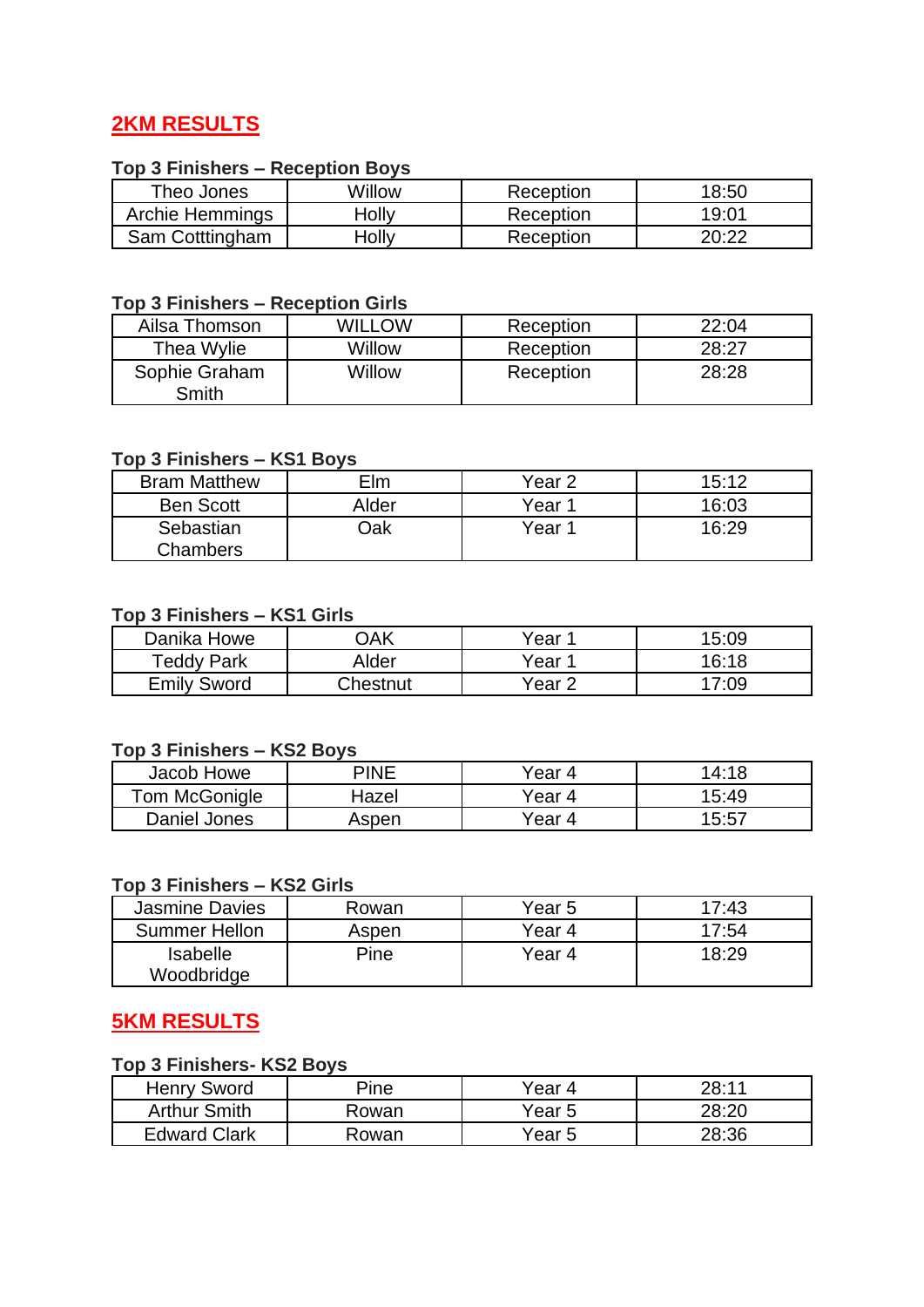#### **Top 3 Finishers- KS2 Girls**

| Nia Watson         | Rowan | Year 5 | 28:37 |
|--------------------|-------|--------|-------|
| <b>Effie Smith</b> | Pine  | Year 4 | 29:48 |
| Amelia Hamilton    | Aspen | Year 4 | 34:05 |

# **BEST DRESSED RESULTS**

#### **And here are the BEST DRESSED results.**

Best Dressed Girl goes to...



Anya Somerford (reception) for her lovely inflatable inspired running kit.



Bertie Edwards (Year 2) for sporting a very fancy set of Christmas props and COVID-friendly Christmas themed mask.